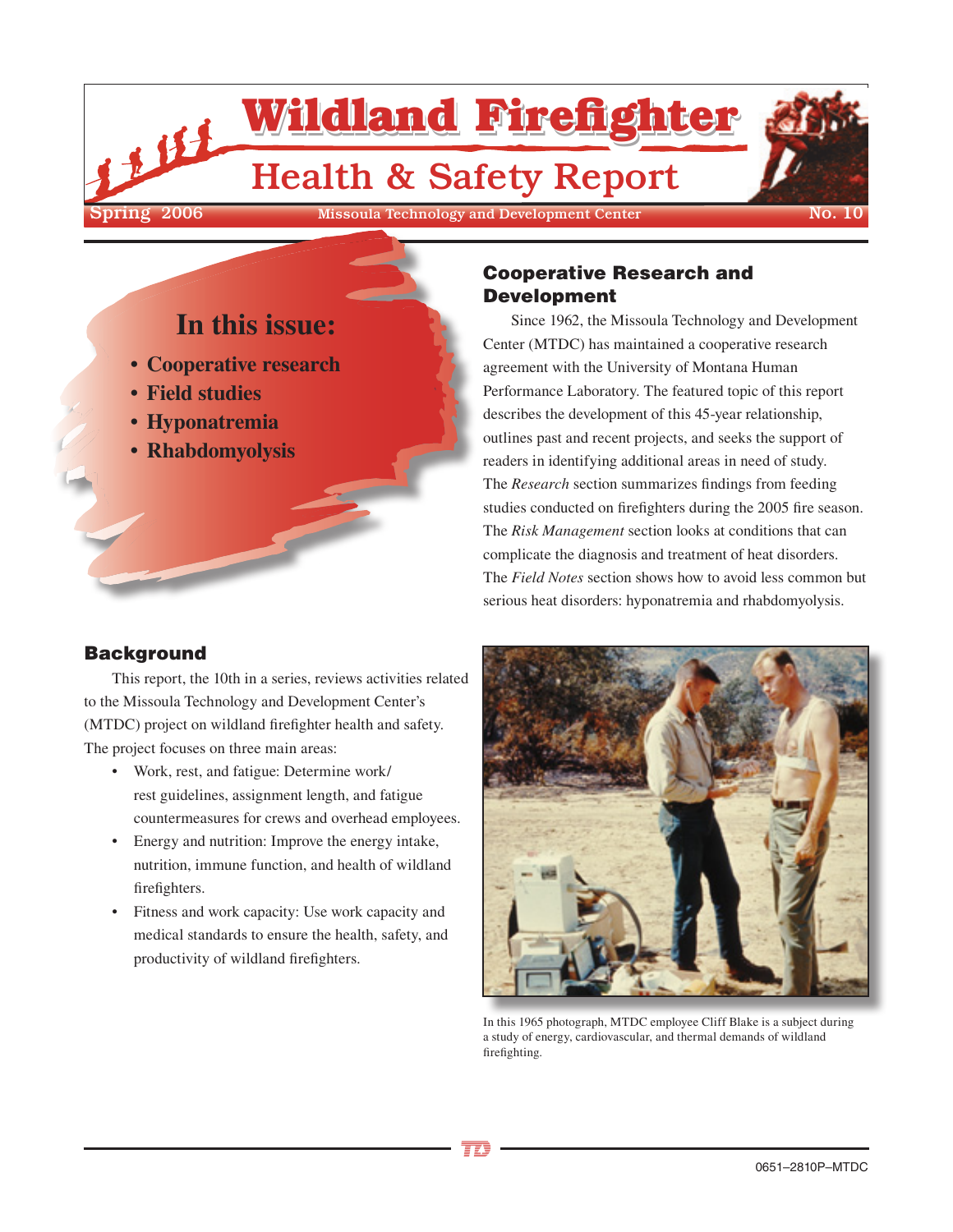

# Research and Development in Wildland Firefighting

**Brian J. Sharkey, Ph.D., MTDC; Brent Ruby, Ph.D., and Steven Gaskill, Ph.D., University of Montana Human Performance Laboratory**

During the late 1950s, a group at the U.S. Department of Agriculture Forest Service's Aerial Fire Depot in Missoula, MT, began working on equipment for smokejumping and air cargo drops. This work led to the establishment of the Missoula Equipment Development Center (now the Missoula Technology and Development Center). In 1962, Center Director Herb Harris met with Charles Hertler and Walter Schwank of the University of Montana to discuss the importance of human factors in equipment design. Those conversations led to a cooperative research agreement and a longstanding relationship between MTDC and the University of Montana Human Performance Laboratory.

Since then, MTDC has maintained the agreement with the University's Human Performance Laboratory, working with university researchers and graduate students to improve the quality of laboratory and field studies. The agreement provides for studies to solve equipment, health, and safety problems.

MTDC uses a research and development model to develop and test solutions for field use. The model involves field and laboratory studies, product development and evaluation, and dissemination of results, leading to field adoption of solutions.

MTDC personnel involved in the cooperative agreement have included Cliff Blake (1962–1967), Art Jukkala (1968– 1989), Dick Mangan (1990–1999), George Jackson (2000–

2003), and Leslie Anderson (2004 to present). University researchers have included Wayne Sinning, Ph.D. (1962– 1964), Brian Sharkey, Ph.D. (1965–1997), Brent Ruby, Ph.D. (1996 to present), and Steve Gaskill, Ph.D. (2000 to present). Brian Sharkey retired from the University in 1997 and coordinates the agreement at MTDC. This paper reviews the results of this cooperative agreement and considers wildland firefighting problems for future study.

## **Past Projects**

Under the cooperative agreement, the initial work was conducted by Dr. Sinning and several graduate students. It included studies of energy expenditure and fatigue while firefighters were packing loads in backpacks of different design. Information was gathered from the field and in the laboratory on a treadmill designed and built by MTDC. Another study investigated the energy cost of building fireline with a motorized flail trencher. Since Sinning's departure, Dr. Sharkey and his graduate students have conducted work in the following areas.



This 1963 study measured the energy cost of using a flail trencher to build fireline.

**Job Demands—**Field studies to determine the energy, cardiovascular, and thermal demands of fireline tasks led to the development of work capacity tests for wildland firefighters.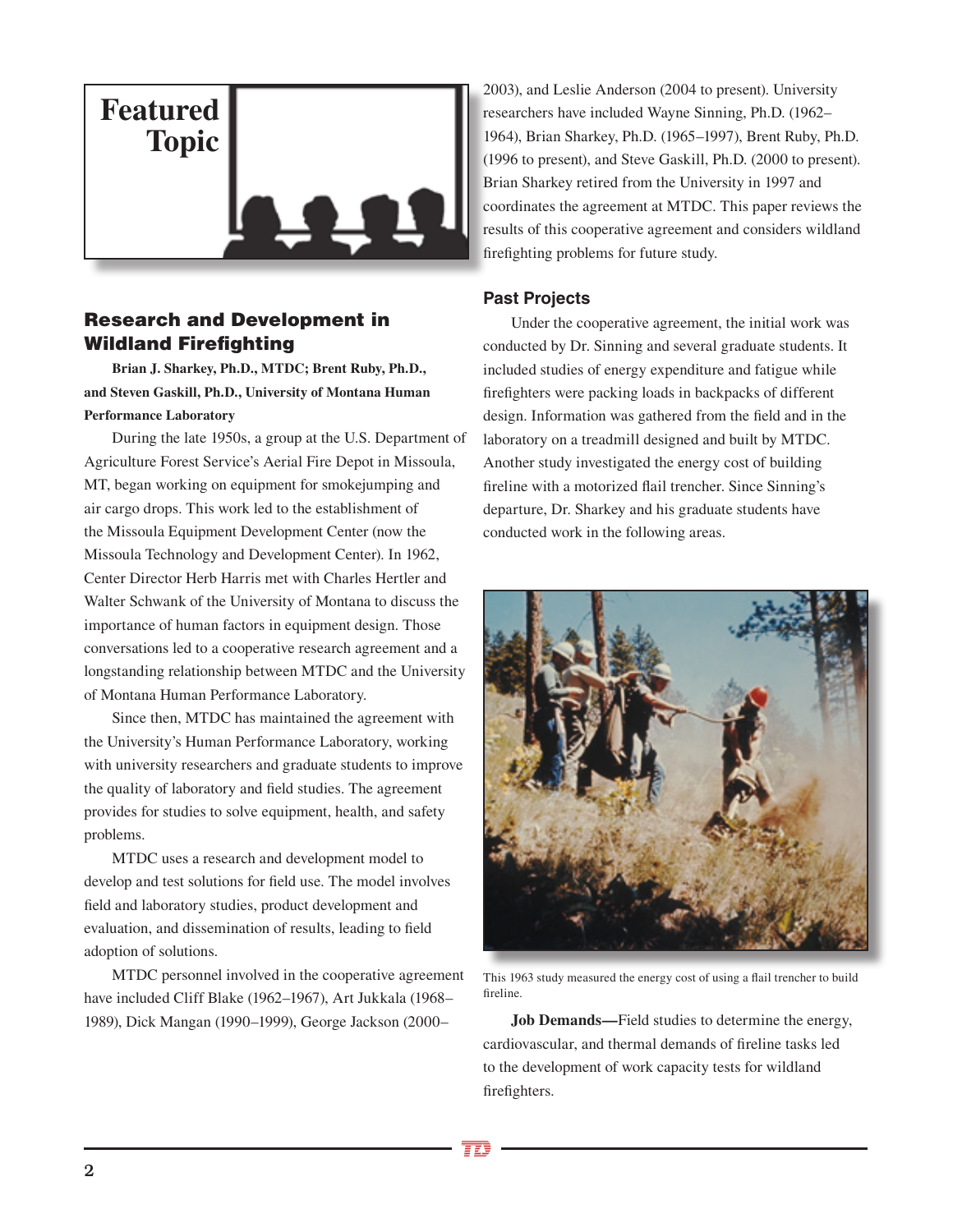**Equipment Carriers—**One- and two-person motorized and human-powered equipment carriers were tested on the steep trail that switchbacks on Mount Sentinel behind the university campus.

**Tools—**Fireline construction tools were evaluated for performance and energy cost. MTDC developed the Combi tool that allows firefighters to produce 22 percent more fireline than the Pulaski, at a lower energy cost per foot of line (4.1 ft of fireline per liter of oxygen consumed, rather than 3.4).



MTDC's Art Jukkala participated in a fireline tool study during the 1970s.



Firefighters using a Combi tool rather than a pulaski produce more fireline for each liter of oxygen consumed.

**Aerobic Fitness—**Studies demonstrated a strong relationship between aerobic fitness and performance of fireline tasks, heat tolerance, and safety (as indicated by the ability to escape to a safety zone). Aerobic fitness was highly correlated to a firefighter's speed when escaping to a safety zone  $(r = 0.87)$ .

**Work Capacity Tests—**Lab and field studies of fireline tasks led to the development of a test to measure aerobic fitness. The Step Test estimated the minimum aerobic fitness standard of 45 mL/kg-min. This test, introduced in 1975, was used until 1998 when new job-related tests were introduced. The Pack Test, Field Test, and Walk Test were developed to evaluate arduous, moderate, and light levels of work capacity.

**Muscular Fitness—**Field studies identified the relationship of muscular fitness to performance in wildland firefighting tasks. The Pack Test and Field Test incorporate elements of muscular fitness while maintaining the aerobic fitness standard.

**Fitness Programs—**The booklet, *Fitness and Work Capacity* (1977), helped readers learn how to develop and maintain aerobic and muscular fitness. A second edition was published in 1997.

**Health Screening Materials—**Health screening materials were prepared to help employees evaluate their readiness for training, testing, and wildland firefighting.

**Employee Health Programs—**Employee health (wellness) materials were introduced in 1980 and updated in 1993.

**Health Hazards of Smoke—**MTDC coordinated an 8-year program that focused on the effects of wood smoke on the health of wildland firefighters. The program included: employee exposure, epidemiology, health effects, risk assessment, and risk management. The program's progress was summarized in 12 issues of *Health Hazards of Smoke*. A project summary and the recommendations of a consensus conference were published in 1997.

**Fatigue—**MTDC conducted literature reviews and field studies to determine work/rest standards (2/1 ratio), shift length, assignment length, and fatigue countermeasures. Measures of immune function and fatigue were used to determine the effects of long shifts and assignments.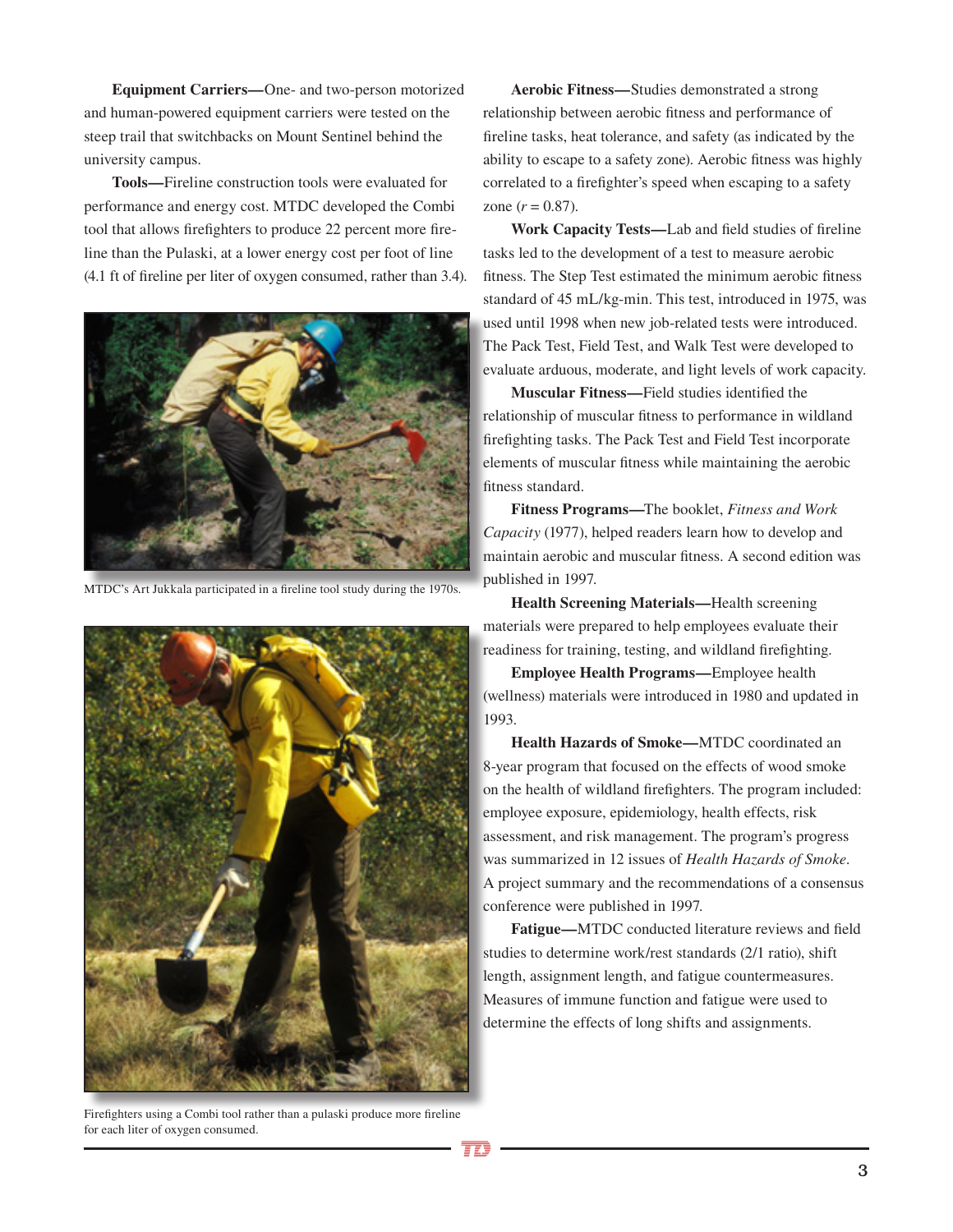**Uniforms—**Uniforms have been studied in the Human Performance Laboratory's environmental chamber. The balance between protection and comfort has been analyzed. The lab's findings agree with those of Australian researchers: "Clearly, the task of firefighters' clothing is not to keep heat out, but to let it out" (Budd and Brotherhood 1996).

**Heat Stress—**Heat stress has been studied in the lab's environmental chamber and in the field. While early studies used a rectal probe, recent studies use an ingested pill to transmit core temperature to a recorder on the subject's hip. Studies show the value of acclimatization and fitness, and the need to hydrate before, during, and after work.

**Hydration—**Firefighters generate 7.5 kcal of heat during each minute of work, or more than 400 kcal/h. Additional heat (about 180 kcal/h) comes from the environment and the fire. This heat load  $(400 + 180 = 580 \text{ kcal/h})$  can be dissipated with the evaporation of 1 L of sweat. Firefighters should consume 1 L of fluid for each hour of work to avoid fluid loss, fatigue, and heat stress. Carbohydrate/electrolyte (C/E) beverages increase fluid intake and maintain fluid levels, blood glucose, work output, cognitive function, mood, and immune function.

**Energy Balance—**Firefighter energy expenditure has been studied since the 1960s. Our latest studies, using doubly labeled water techniques during several days of actual fire suppression, document exceedingly high levels of energy expenditure (3,500 to 6,300 kcal/day) and an overall loss of total body water and body weight. Analysis of fire camp meals showed that the meals provide enough energy, if firefighters eat enough.

We conducted field studies of supplemental carbohydrate drinks and rations to provide energy throughout the work shift. Crossover studies demonstrated maintenance of blood glucose and an increase in self-selected work output when supplemental carbohydrates were consumed throughout the day. We have also demonstrated that immune function was better maintained when supplemental carbohydrates were consumed.

**Nutrition—**We have analyzed the energy and nutrient value of fire camp meals, and the need for vitamin/mineral supplements. The increased energy and nutrient demands of wildland firefighting should be met by a balanced diet based on a variety of foods, including carbohydrate and protein-rich foods, nine or more servings of fruits and vegetables, and several servings of whole grains daily.



**Immune Function—**We have used salivary immunoglobulin A (sIgA), the first line of defense against respiratory tract infections, as an objective measure of fatigue during prolonged work shifts and assignments. Using sIgA, we found recovery from fatigue was adequate after a 14-hour shift, but not after 21 hours of arduous work. Working a 21 hour shift led to several days of suppressed immune function.

### **Technology Transfer**

Laboratory and field studies have been reported at national and international meetings and in research journals. Projects have been reported in tech tips (such as *Feeding the Wildland Firefighter*), booklets (such as *Fitness and Work Capacity*), and reports (*Health Hazards of Smoke*; *Wildland Firefighter Health and Safety Reports*). In addition to project work, MTDC has provided technical services, developed video and presentations (such as *Fatigue Awareness*), and advised the Forest Service in numerous areas.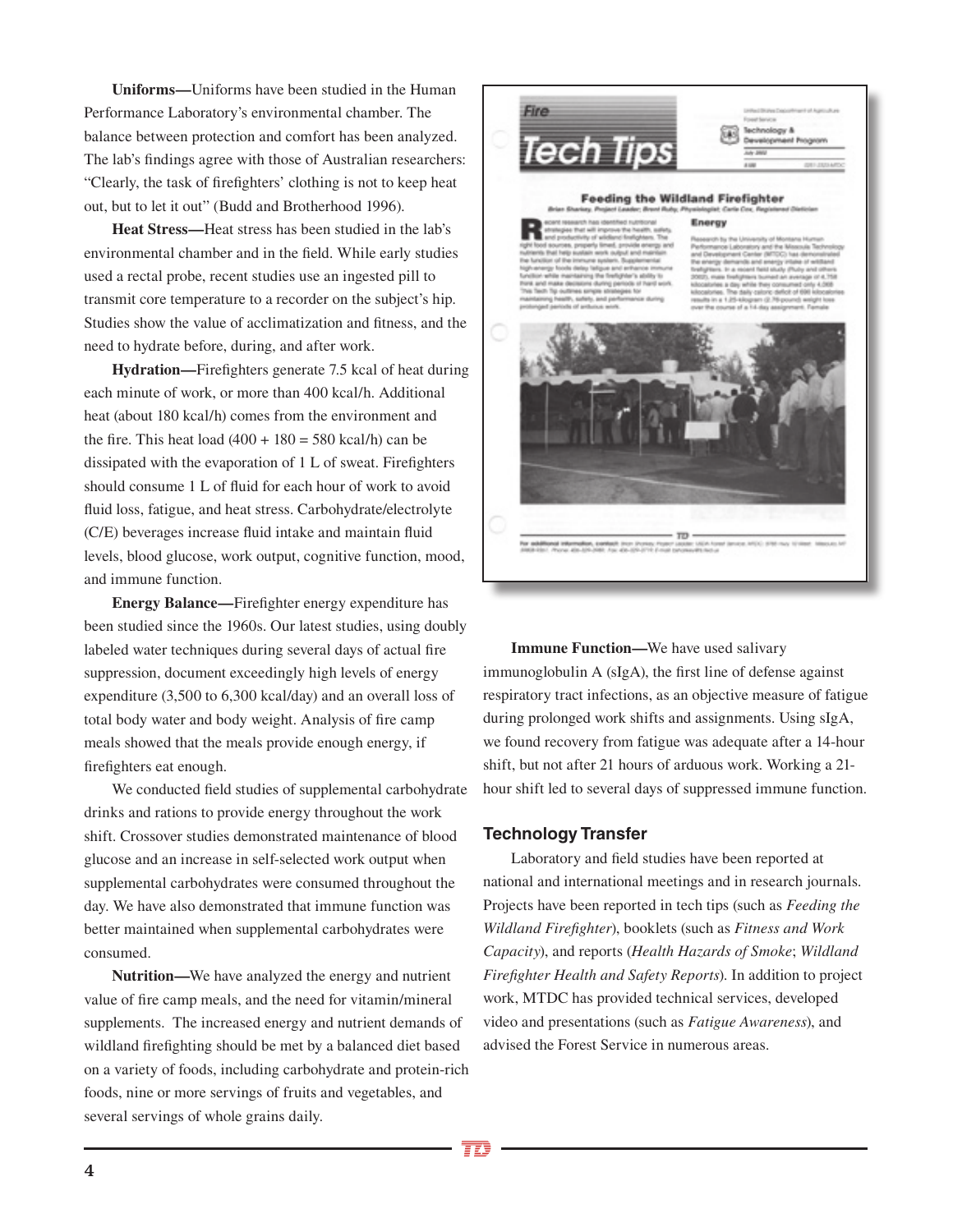## **Recent Work**

Since 1996, Dr. Brent Ruby (University of Montana) has conducted studies of wildland firefighters. Based on the similarity of wildland firefighting to military operations, Ruby and Sharkey received a U.S. Department of Defense grant to study energy expenditure and hydration in wildland firefighters. Dr. Steve Gaskill joined the lab in 2000. Dr. Carla Cox, a registered dietician, has become actively involved in firefighter nutrition issues. Relationships with scientists at several universities and in military research groups expand the scope of the work. During the past fire season, equipment loaned by the U.S. Army Research Institute of Environmental Medicine and several equipment manufacturers was used in field studies. The university relationship allows substantial funding to be leveraged through other partners, making these studies cost effective for Federal agencies.

### **Summary**

This work has led to tests, programs, tools, hydration and nutrition guidance, informed purchasing decisions, and other accomplishments. It has improved the performance, health (immune function), and safety of wildland firefighters. According to a study for the U.S. Fire Administration (TriData Corp. 2002), wildland firefighter standards of physical fitness are associated with a much lower rate of death from heart attacks (7 percent for wildland firefighters compared to 47 percent for other firefighters).

### **New Directions**

MTDC and cooperators at the University of Montana will continue to study factors that maintain cognitive function during prolonged arduous work, including supplemental feeding, hydration, work/rest guidelines, and fatigue countermeasures. We will study the relationships among hydration strategies, temperature regulation, and heat disorders. We will look at the relationships among diet, fitness, and immune function. We will work with the U.S. Army Research Institute for Environmental Medicine to test alternative feeding strategies in field conditions. We hope to extend these studies to include the role of micronutrients and their relationships to performance and health in wildland firefighters. Doing so will require field studies of food intake, body composition, and energy expenditure; development of a nutritional guidance program; and, if needed, introduction of a ration component to meet micronutrient needs.

The Wildland Firefighter Health and Safety project was outlined in 1999 with help from participants at the International Association of Wildland Fire Safety Summit. We need your advice to help us focus our work. We hope you will help us identify new directions for our work and priorities for future studies. Contact Brian Sharkey at *bsharkey@fs.fed.us* or 406–329–3989. We look forward to hearing from you.

For additional information, visit the MTDC Web site *http://www.fs.fed.us/t-d*



*The Murdock Charitable Trust has awarded the University of Montana Human Performance Laboratory a grant to expand its capabilities for field and laboratory research. The grant will be used to purchase equipment that will enhance studies of wildland firefighters, the military, and others involved in prolonged arduous work.*



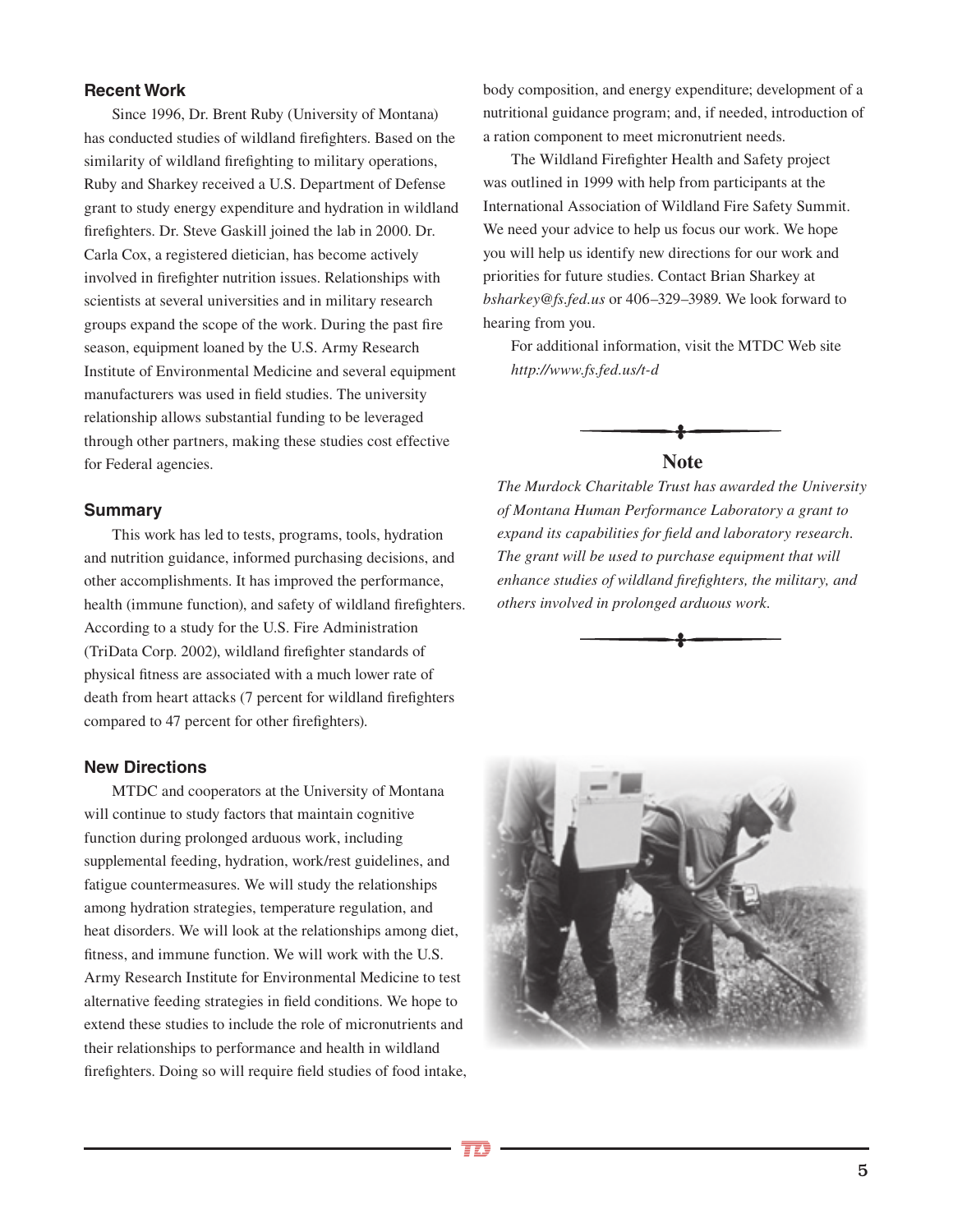

This section reviews project-related field studies conducted on wildland firefighters during the 2005 fire season. The studies were conducted by researchers from the University of Montana Human Performance Laboratory in cooperation with MTDC, with support from the National Wildfire Coordinating Group and the U.S. Army Research Institute for Environmental Medicine.

# First Strike Rations

Liquid carbohydrate supplementation during wildland fire suppression has improved work output (Ruby and others, *Medicine & Science in Sports & Exercise S219*, 2004). The purpose of this study was to determine whether including snack and caffeine items (called *First Strike Rations* or *Eaton-Move* rations) would increase work output compared to an entrée-based field ration (*Meal Ready to Eat*) consumed whenever firefighters felt hungry during multiple days of work. Twenty-eight wildland firefighters received each ration (*First Strike Rations*: 3,067 kcal, 393 g carbohydrate, 675 mg caffeine; *Meal Ready to Eat*: 2,841 kcal, 373 g carbohydrate, 100 mg caffeine) for 2 consecutive days separated by 1 day. Diet order was counterbalanced across participants. Eating episodes were self-reported. Mood was assessed by the Profile of Mood State questionnaire. Work output was measured by actimetry (physical activity monitoring using devices that record movements).

The number of work shift eating episodes was significantly higher with the *First Strike Rations* compared to the *Meal Ready to Eat* (8.2 vs. 7.6 episodes;  $p = 0.013$ ). Salivary caffeine was higher with the *First Strike Rations* compared to the *Meal Ready to Eat* (1.6 vs. 0.7 g/mL; *p* = 0.01). Subjective feelings of fatigue were similar after fire suppression, but depression was modestly lower with the *First Strike Rations* than with the *Meal Ready to Eat*. Total work output during fire suppression was significantly higher  $(14.6 \text{ percent}; p = 0.046)$  when consuming the *First Strike Rations* compared to the *Meal Ready to Eat* with a trend (*p* = 0.085) for more minutes of activity (587 vs. 567 min).

**Conclusions:** Delivery of energy and caffeine in a manner that promotes snacking behavior helps increase selfselected work during arduous labor.

## Intermittent Feeding

Eat-on-Move rations improve actimetry scores during wildland fire suppression. 2006. Scott J. Montain, Carol J. Baker-Fulco, Philip J. Niro, Andrew Reinert, Joseph Domitrovich, and Brent C. Ruby. Paper delivered at the annual meeting of the American College of Sports Medicine.



University of Montana researchers Brent Ruby (left) with MREs and Steve Gaskill with First Strike Rations for soldiers and wildland firefighters.

Our laboratory has previously demonstrated that liquid carbohydrate supplementation increases work output during wildland fire suppression (Ruby and others, *Medicine & Science in Sports & Exercise S219*, 2004). The purpose of this study was to determine the effect of two different eucaloric (equal or equivalent) feeding strategies on work output during wildland fire suppression. Twenty-nine Type I wildland firefighters from three hotshot crews (26 males, 3 females) were studied at two wildland fires in the Northwest United States during the 2005 fire season. The firefighters consumed either a sack lunch during the middle of their shift or snack foods throughout the day at 90-minute intervals after breakfast in a randomized crossover design. The total energy intake during the 12-hour shifts was eucaloric  $(1,534 \pm 265 \text{ kcal})$  between days. We used a physical activity monitor (Mini Mitter, Bend, Or) to measure work output and determine activity counts. Ratings of perceived exertion were also assessed.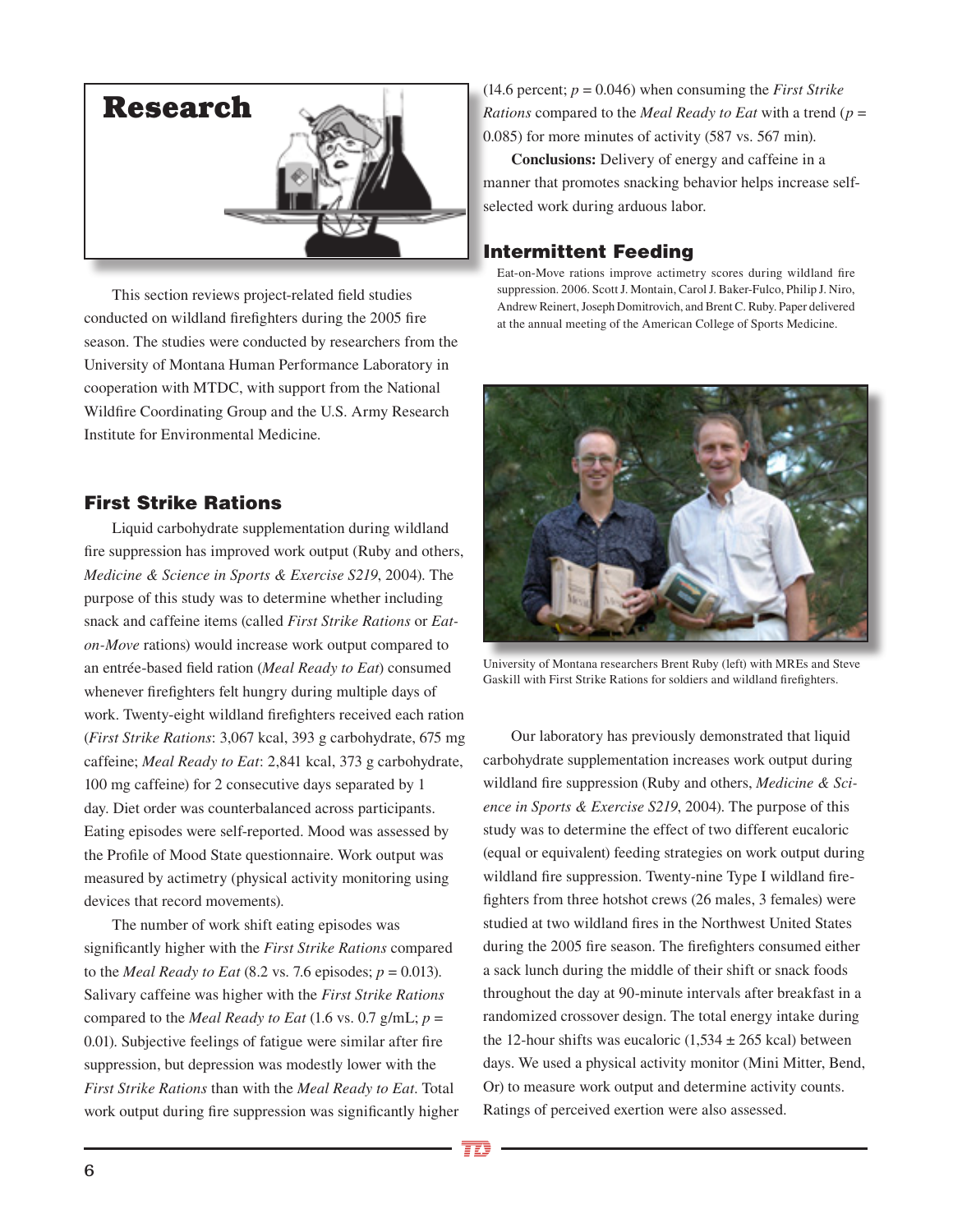The total daily activity counts were significantly higher for the snack food days compared to the sack lunch days (*p* < 0.05). Activity counts between breakfast and lunch were significantly higher for the snack food days ( $p < 0.05$ ). During the last 2 hours of the shift, activity counts were 41 percent higher on snack food days (*p* < 0.05). No statistically significant differences were found for perceived exertion at any time during the work shift. Satisfaction favored the snack food approach to the sack lunch approach in all categories (eight questions,  $p < 0.05$ ).

**Conclusions:** Despite no differences in perceived exertion, the snack food group performed more overall work (8 percent) than the sack lunch group, especially during the last 2 hours of a shift (41 percent more work). Even when the total energy consumed during a work shift does not change, feeding at regular intervals increases self-selected work output during wildland fire suppression.

This project was funded by the Missoula Technology and Development Center.

Intermittent scheduled feedings increase work output during wildland fire suppression. 2006. J. Cuddy, J. Domitrovich, S. Gaskill, B. Sharkey, and B. Ruby. Paper delivered at the annual meeting of the American College of Sports Medicine.



A wildland firefighter sorts the day's food rations.

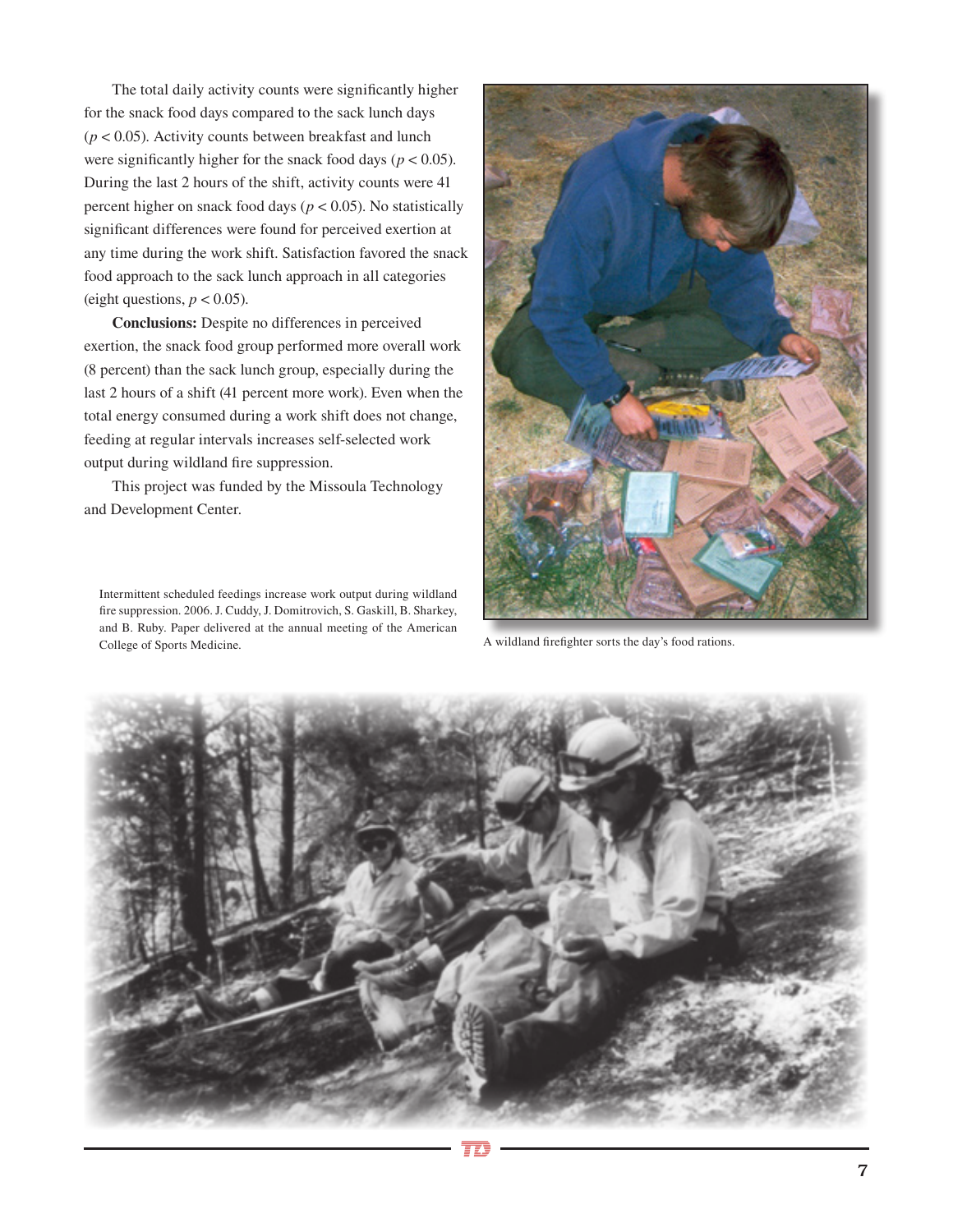

## Heat Stress

In May of 2005, at the end of a 7-mile training run, a female hotshot crewmember became disoriented and began to show signs of heat-related stress. Emergency services were summoned and she was transported to the regional medical center.

During the months before the fire season, the crewmember participated in daily runs as long as 4 miles. Two days before the training run, the crewmember drove 14 hours, rested overnight, and drove 4 more hours to her duty station. That afternoon and evening, she consumed 32 oz of water. The next morning she met with the crew for a 7-mile training run at an elevation of 5,200 ft when the temperature was 71 ˚F. She did not eat breakfast before the run, but she did consume another 32 oz of water.

After 6 miles of running with the crew, the female crewmember "began to sprint ahead of the group." When she returned to the base, she began to suffer from "tunnel vision," and couldn't find the barracks. An emergency medical technician trainee and another employee saw the crewmember in distress and went to her aid. They found her to be extremely disoriented and acting irrationally, trying to climb a fence to get to a creek. Her color was "bad" and her pupils were fixed. They called 911 and began first aid. The crewmember was transported to the regional hospital, stayed overnight, and was released the next day.

The firefighter was determined to be suffering from a classic case of a heat disorder. While she had consumed 32 oz of fluid and was physically able to participate in the training run, she was not properly acclimatized to the heat.

## **Were Other Factors Involved?**

When considering the causes of this incident, it would help to have additional information, such as blood measures (blood glucose, sodium), recent food intake, alcohol or drug use, medical issues, and so forth. In addition to heat stress, other factors that may have contributed to the difficulties she encountered include altitude, low blood glucose (hypoglycemia), water intoxication (hyponatremia), or a combination of other factors.

**Heat Stress—**The firefighter came from a moderately warm climate and the morning temperature was only 71 ˚F. She had been training before the season and the run wasn't that long. Bob Karwasky, an exercise physiologist with the Los Angeles County Fire Department, noted that the firefighter picked up her pace during the last mile, while performance usually declines with dehydration. (During the 1990s, a hotshot crewmember dropped out after 3 miles of a 4-mile run, wandered in the desert, and died from heat stroke.)

**Altitude—**The subject gained 2,000 ft in her trip from home to work. The elevation of the run would have a modest effect on performance, and some acclimatization would be required to minimize the effects of the elevation change. Yet the subject was able to increase her pace during the last mile.

**Hypoglycemia—**The brain uses glucose in the blood for fuel. Symptoms of low blood glucose include nervousness, faintness, confusion, inappropriate behavior, and visual disturbances (such as tunnel vision). Low blood glucose can lead to coma and seizures. The subject didn't eat on the morning of the run. Individuals prone to hypoglycemia should eat on a regular basis, especially before vigorous activity.

**Hyponatremia—**Excess water intake (water intoxication) can disturb the body's fluid-electrolyte balance and lead to an abnormally low level of plasma sodium (less than 135 mmoles/L). The risk is more pronounced during long-duration exertion in the heat, in events like marathons, triathlons, and prolonged hard work (such as wildland firefighting or military training). When excess water intake is combined with loss of sodium in sweat, the risk of hyponatremia grows (sodium loss for a participant in the Ironman triathlon could approach 1 gram per hour during a 12-hour event). A moderate decline in plasma sodium may cause gastrointestinal symptoms or nausea. A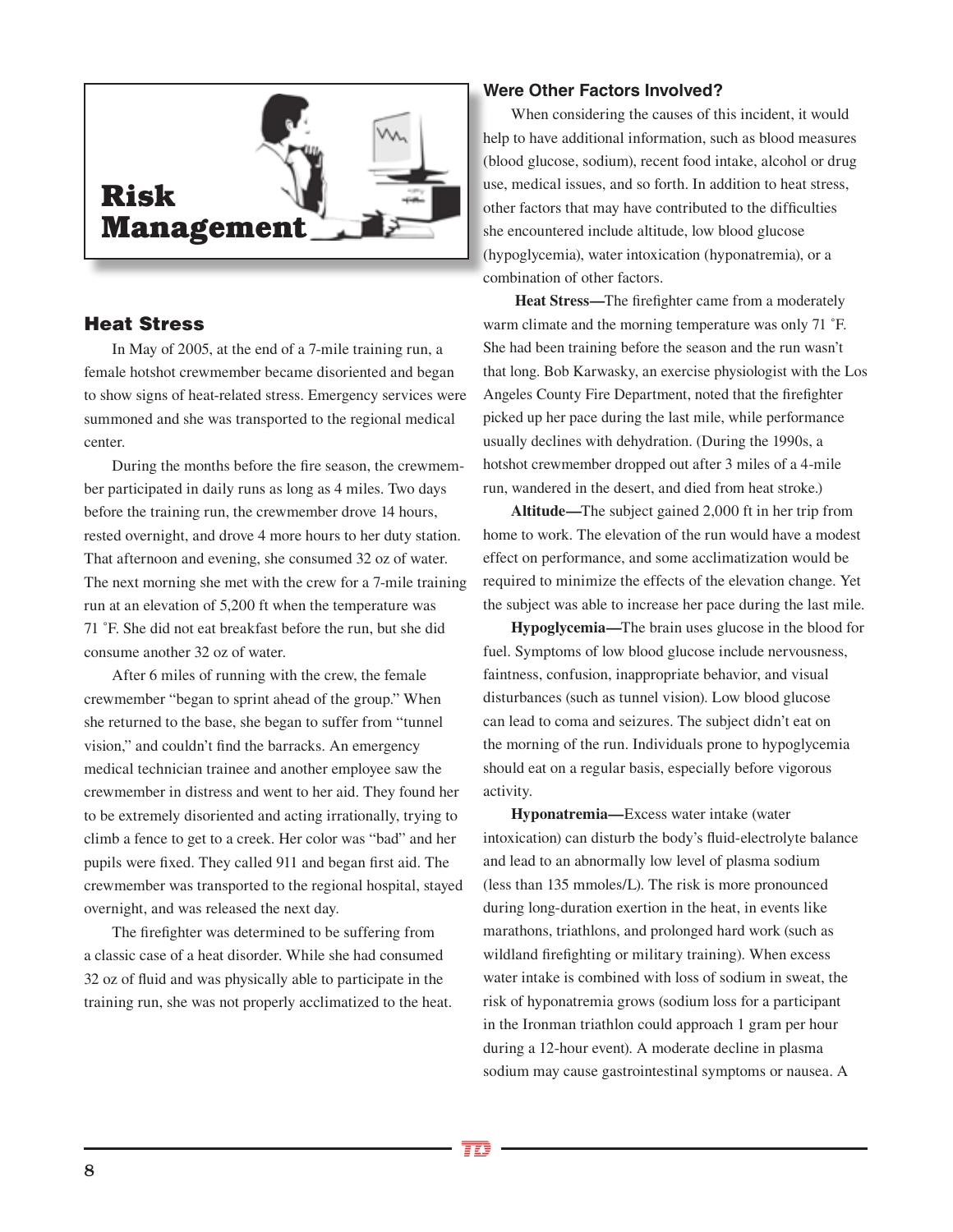more pronounced drop may cause unusual fatigue, confusion, disorientation, a throbbing headache, vomiting, wheezy breathing, and swollen hands and feet. Seizures, coma, and death are possible if plasma sodium reaches very low levels (less than 120 mmoles/L).

Those at greatest risk are small, slower athletes; those who sweat a lot; and those who lose lots of salt, drink lots of water before and during an event, and fail to replace electrolytes, especially sodium. Twenty-six cases of hyponatremia were diagnosed during several San Diego marathons. The average finishing time for runners experiencing hyponatremia was 5 hours and 38 minutes, a relatively slow time. Nine U.S. Marine recruits experienced hyponatremia on the same day, drinking 10 to 22 qt of water over a few hours of exertion. All survived after emergency treatment (*Military Medicine*, 2002).

## **You can drink too much water!**

See the *Field Notes* section for advice on avoiding

hyponatremia and acclimatizing to heat. While we are on the subject of heat-related problems, let's consider another uncommon but serious condition, rhabdomyolysis.

## **Rhabdomyolysis**

Exertional (exercise-induced) rhabdomyolysis is most frequently reported in military personnel (0.3 to 3.0 percent) and in law enforcement and firefighting trainees (0.2 percent) during hot, humid conditions. Damage occurs to muscle membranes, allowing cellular components (such as creatine kinase, myoglobin, and potassium) to leak out. Rhabdomyolysis can lead to renal failure, irregular heartbeats, and even death. Risk factors include sedentary lifestyle, high ambient temperatures, and intense exercise. Military and fire department records indicate that the risk goes down as fitness improves (*Physician and Sportsmedicine*, 2004). Persons taking cholesterol-lowering statin drugs may be at a higher risk for rhabdomyolysis. See the *Field Notes* section for advice on avoiding this uncommon condition.

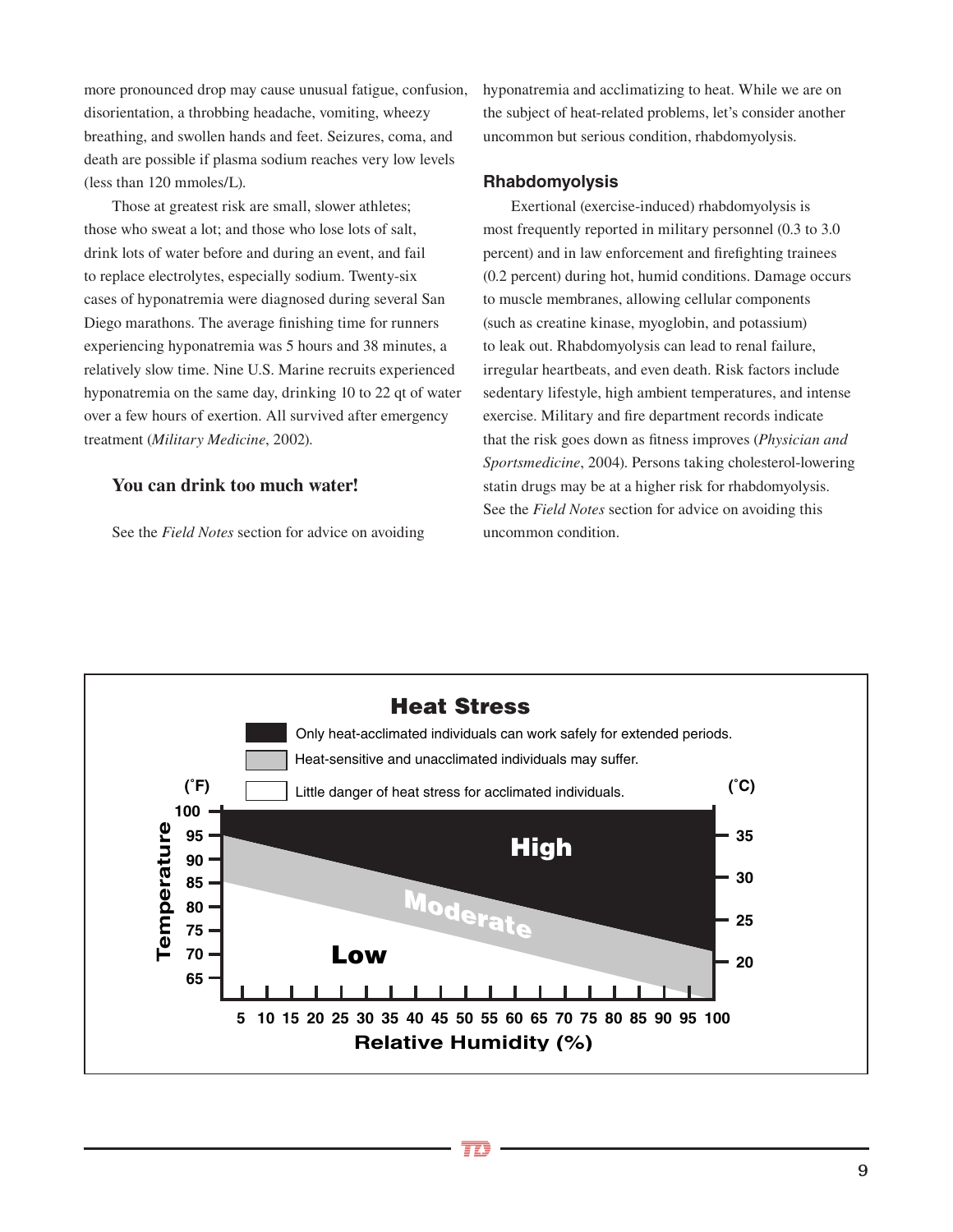

# Acclimatization and Prevention

This section covers acclimatization to heat and altitude and includes advice on how to avoid two uncommon heatrelated problems, hyponatremia and rhabdomyolysis.

**Heat Acclimatization—**It takes 5 to 10 days of heat exposure to become acclimatized: 5 days for fit workers and longer for those who are less fit. A high level of aerobic fitness increases blood volume and circulatory efficiency, both of which help the body regulate temperature. Gradually increasing work time in the heat leads to:

- Increased sweat production
- Improved blood distribution
- Decreased core and skin temperatures
- Lower working heart rate

To become acclimatized:

- Gradually increase work time, taking care to replace fluids and to rest as needed.
- Maintain acclimatization with periodic work or exercise in a hot environment.

**Evaporation**



**Altitude Acclimatization—**Elevations below 5,000 ft have little noticeable effect on healthy individuals. But as you ascend to higher elevations, barometric pressure declines, along with available levels of atmospheric oxygen. With less oxygen, altitude always leads to a reduction in aerobic fitness and endurance performance. It can take about 3 weeks to acclimatize to elevations between 5,000 and 9,000 ft, or

about 1 week for each 1,000 ft of elevation above 5,000 ft. While athletes try to live high and train low (to maintain training intensity), workers usually live and work at the same elevation. Altitude acclimatization leads to increases in:

- Pulmonary function
- Blood volume and hemoglobin
- Numbers of red blood cells
- Numbers of lung and muscle capillaries
- Muscle myoglobin (allowing more oxygen to be transported in the muscles)

These adjustments improve the body's ability to take in, transport, and use oxygen, but they never eliminate the effects of altitude on endurance performance, including arduous work.

**Hyponatremia—**Sodium is available in fire camp meals, but that source of sodium may not be adequate during extremely hot weather.

To avoid hyponatremia:

- Drink carbohydrate/electrolyte (sports) beverages or put electrolytes (especially salt) in drinking water to ensure sodium intake.
- Drink half a quart of fluid (water and sports beverages) 2 to 3 hours before exertion in the heat.
- Drink a pint of fluid (water and sports beverages) 10 to 20 minutes before exercise.
- Replace fluids lost in sweat by drinking 6 to 12 oz of fluid (water and sports beverages) every 15 to 20 minutes during exertion.

During meals, long breaks, and after exertion, replace fluids to restore fluid balance, electrolytes, and carbohydrates.

Wildland firefighters should consume a quart (liter) of fluid (water and sports beverages) for each hour of work in the heat. We recommend that firefighters use sports beverages for one-third to one-half of their fluid needs. When hyponatremia is suspected, provide electrolyte fluids, such as sports beverages–not water.

Additional carbohydrate can be supplied by solid supplements, such as energy bars.

**Rhabdomyolysis—**Exertion-related muscle damage causes fatigue, muscle aches, and leads to myoglobin (which looks like blood) in urine. To minimize the risk:

- Increase training intensity gradually to give muscles time to adapt.
- Maintain a year-round activity/fitness program.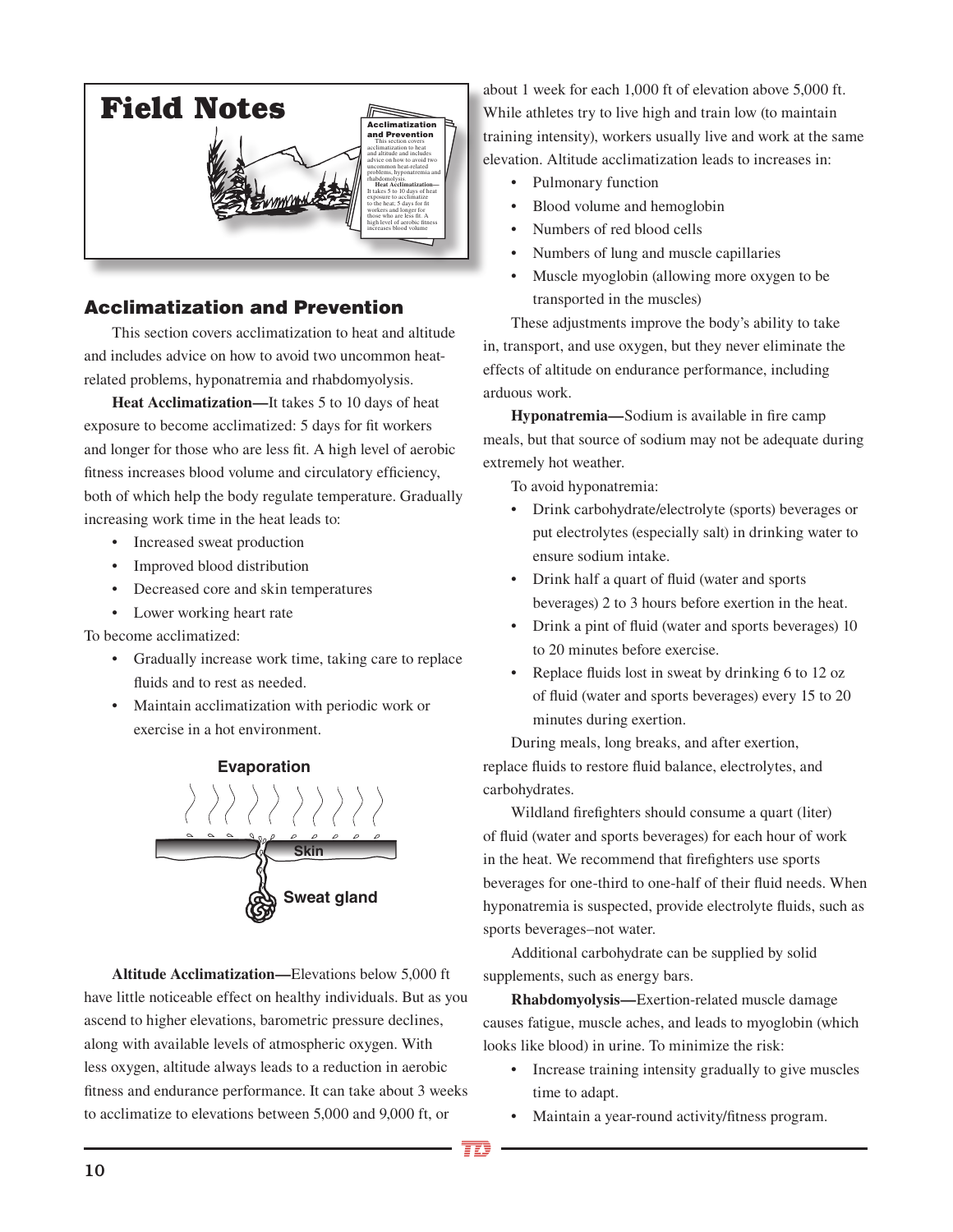- Avoid exercise when the temperature and humidity are high unless you have trained for those conditions.
- Limit exercise during times of illness.
- Consult your physician if you have predisposing factors (if you take statin drugs or have sickle-cell trait, some viral infections, or are susceptible to hyperthermia).

If rhabdomyolysis is suspected, emergency medical personnel can begin saline infusion and prepare to transport the victim. Blood work (creatine kinase, potassium) will verify the diagnosis (*Physician and Sportsmedicine*, April 2004).

# About the Author

**Brian Sharkey**, an exercise physiologist at MTDC, has done research and development work on fitness tests and programs, heat stress, hydration, nutrition, protective clothing, tools, fatigue, work/rest cycles, and employee health (wellness). His work has been honored with USDA Superior Service and Distinguished Service Awards, and a Forest Service Technology Transfer Award. He is a researcher, author of several books, and past president of the American College of Sports Medicine.